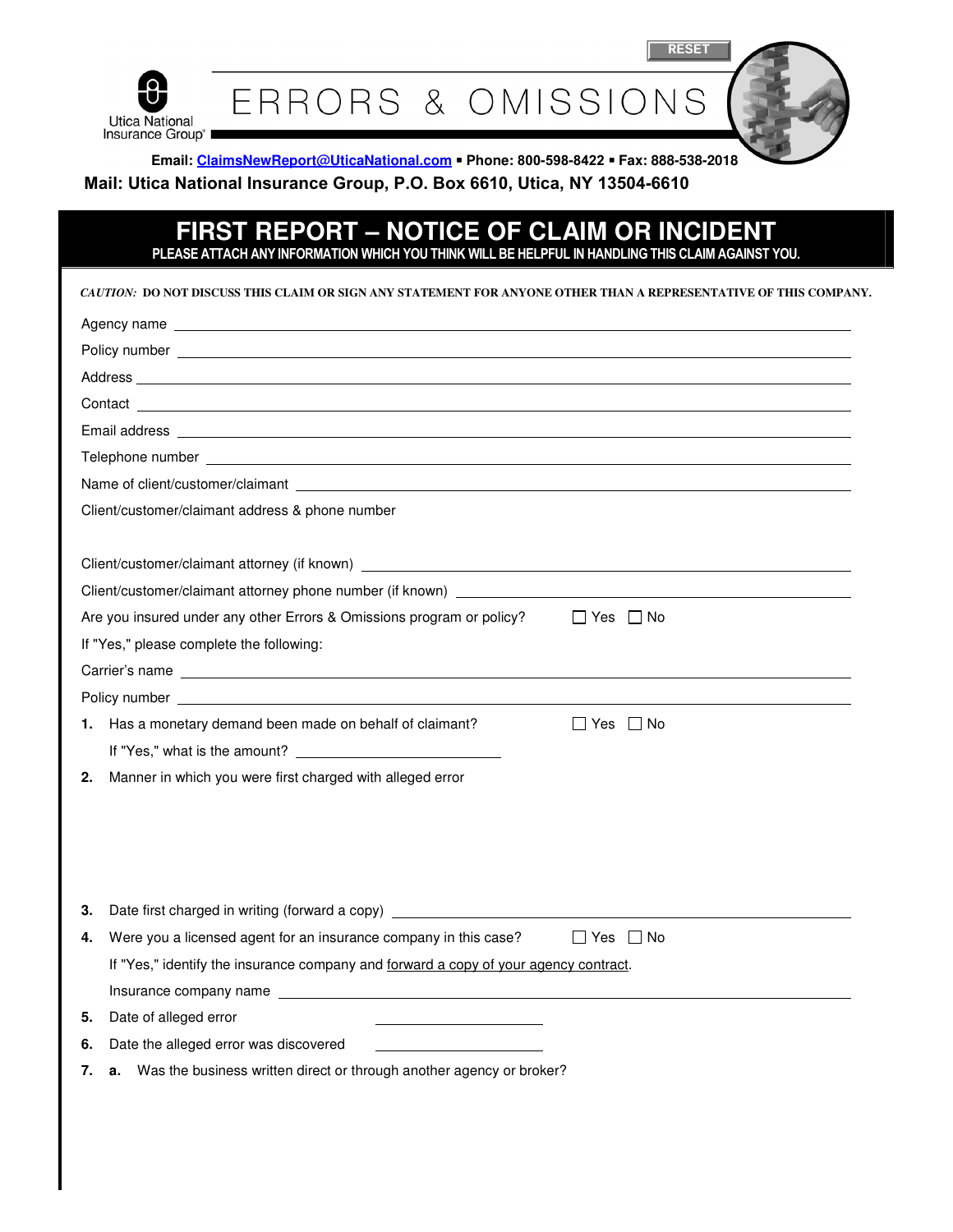|    | Name, address & phone number of agency or broker<br>b.                                                                                                                                                                                                                                                                       |
|----|------------------------------------------------------------------------------------------------------------------------------------------------------------------------------------------------------------------------------------------------------------------------------------------------------------------------------|
|    |                                                                                                                                                                                                                                                                                                                              |
| 8. | Affected policy (Please attach copy)                                                                                                                                                                                                                                                                                         |
|    | Underlying policy type example and the contract of the contract of the contract of the contract of the contract of the contract of the contract of the contract of the contract of the contract of the contract of the contrac<br>a.                                                                                         |
|    | Underlying policy dates ______________________<br>b.                                                                                                                                                                                                                                                                         |
|    | c.                                                                                                                                                                                                                                                                                                                           |
|    | Description of the underlying loss<br>d.                                                                                                                                                                                                                                                                                     |
|    |                                                                                                                                                                                                                                                                                                                              |
|    |                                                                                                                                                                                                                                                                                                                              |
|    |                                                                                                                                                                                                                                                                                                                              |
|    |                                                                                                                                                                                                                                                                                                                              |
|    |                                                                                                                                                                                                                                                                                                                              |
|    |                                                                                                                                                                                                                                                                                                                              |
|    |                                                                                                                                                                                                                                                                                                                              |
| 9. | Description of allegations or potential allegations against agent or agency                                                                                                                                                                                                                                                  |
|    |                                                                                                                                                                                                                                                                                                                              |
|    |                                                                                                                                                                                                                                                                                                                              |
|    |                                                                                                                                                                                                                                                                                                                              |
|    |                                                                                                                                                                                                                                                                                                                              |
|    |                                                                                                                                                                                                                                                                                                                              |
|    |                                                                                                                                                                                                                                                                                                                              |
|    |                                                                                                                                                                                                                                                                                                                              |
|    | 10. Amount of damages alleged (if known) _                                                                                                                                                                                                                                                                                   |
|    | 11. Has a lawsuit been served or any time-limit demand been made against the agency? _________________________                                                                                                                                                                                                               |
|    |                                                                                                                                                                                                                                                                                                                              |
|    | A signature is required on the last page.                                                                                                                                                                                                                                                                                    |
|    | <b>FRAUD WARNINGS</b>                                                                                                                                                                                                                                                                                                        |
|    | Applicable in Alabama: Any person who knowingly presents a false or fraudulent claim for payment of a loss or benefit or who<br>knowingly presents false information in an application for insurance is guilty of a crime and may be subject to restitution, fines, or<br>confinement in prison, or any combination thereof. |
|    | Applicable in Alaska: A person who knowingly and with intent to injure, defraud, or deceive an insurance company files a claim<br>containing false, incomplete, or misleading information may be prosecuted under state law.                                                                                                 |
|    | <b>Applicable in Arizona:</b> For your protection, Arizona law requires the following statement to<br>appear on this form: Any person who knowingly presents a false or fraudulent claim for payment<br>of a loss is subject to criminal and civil penalties.                                                                |

**Applicable in Arkansas:** Any person who knowingly presents a false or fraudulent claim for payment of a loss or benefit or knowingly presents false information in an application for insurance is guilty of a crime and may be subject to fines and confinement in prison.

**Applicable in California:** For your protection California law requires the following to appear on this form. Any person who knowingly presents false or fraudulent claim for the payment of a loss is guilty of a crime and may be subject to fines and confinement in state prison.

**Applicable in Colorado:** It is unlawful to knowingly provide false, incomplete, or misleading facts or information to an insurance company for the purpose of defrauding or attempting to defraud the company. Penalties may include imprisonment, fines, denial of insurance and civil damages. Any insurance company or agent of an insurance company who knowingly provides false, incomplete, or misleading facts or information to a policyholder or claimant for the purpose of defrauding or attempting to defraud the policyholder or claimant with regard to a settlement or award payable for insurance proceeds shall be reported to the Colorado Division of Insurance within the Department of Regulatory Agencies.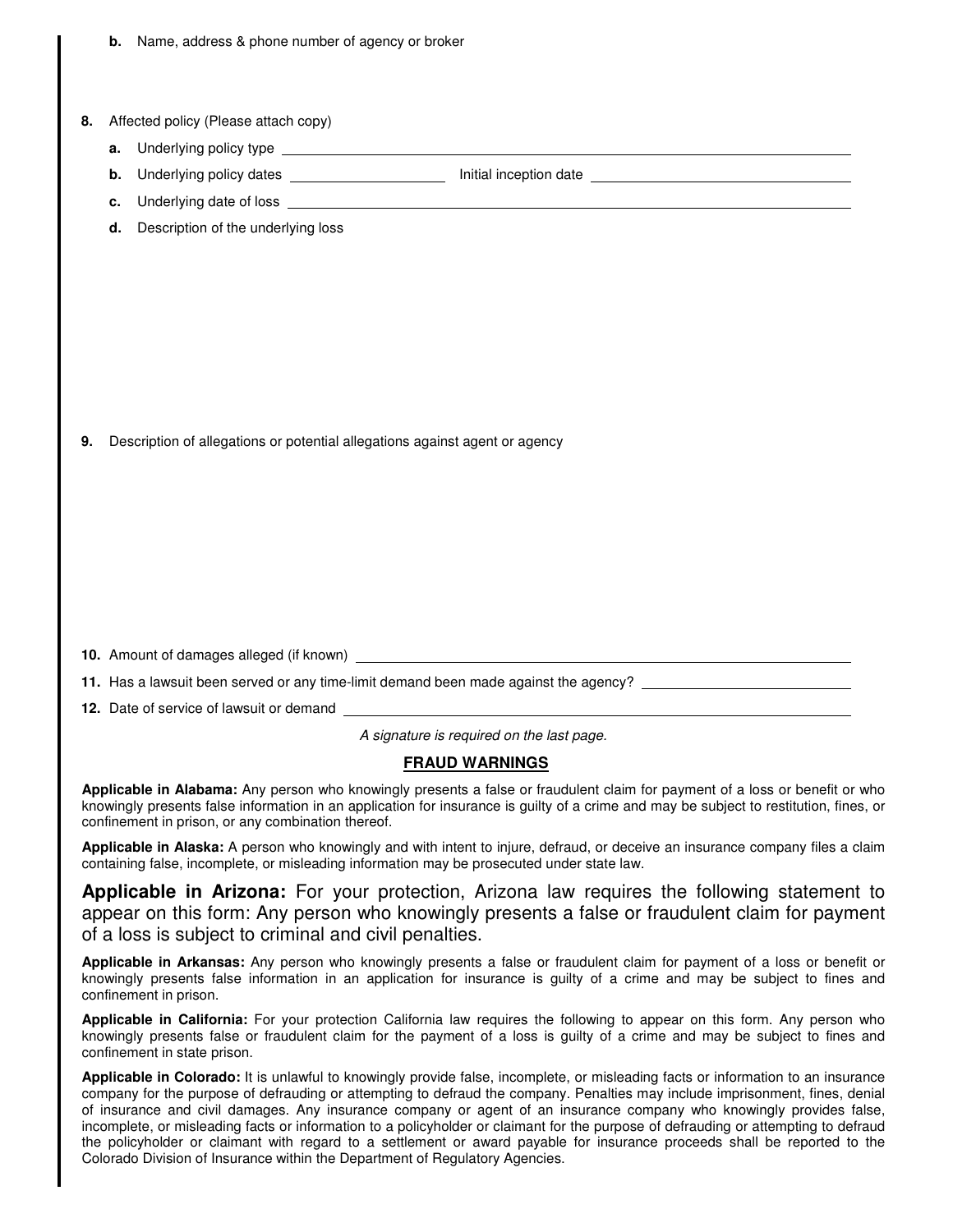**Applicable in Delaware:** Any person who knowingly, and with intent to injure, defraud or deceive any insurer, files a statement of claim containing any false, incomplete or misleading information is guilty of a felony.

**Applicable in the District of Columbia:** WARNING: It is a crime to provide false or misleading information to an insurer for the purpose of defrauding the insurer or any other person. Penalties include imprisonment and/or fines. In addition, an insurer may deny insurance benefits if false information materially related to a claim was provided by the applicant.

**Applicable in Florida:** Any person who knowingly and with intent to injure, defraud, or deceive any insurance company files a statement of claim containing any false, incomplete, or misleading information is guilty of a felony of the third degree.

**Applicable in Hawaii:** Any person who intentionally or knowingly misrepresents or conceals material facts, opinions, intention, or law to obtain or attempt to obtain coverage, benefits, recovery, or compensation commits the offense of insurance fraud which is a crime punishable by fines or imprisonment or both.

**Applicable in Idaho:** Any person who knowingly, and with intent to defraud or deceive any insurance company, files a statement containing any false, incomplete or misleading information is guilty of a felony.

**Applicable in Indiana:** A person who knowingly and with intent to defraud an insurer files a statement of claim containing any false, incomplete, or misleading information commits a felony.

**Applicable in Kansas:** Any person who, knowingly and with intent to defraud, presents, causes to be presented or prepares with knowledge or belief that it will be presented to or by an insurer, purported insurer, broker or any agent thereof, any written, electronic, electronic impulse, facsimile, magnetic, oral, or telephonic communication or statement as part of, or in support of, an application for the issuance of, or the rating of an insurance policy for personal or commercial insurance, or a claim for payment or other benefit pursuant to an insurance policy for commercial or personal insurance which such person knows to contain materially false information concerning any fact material thereto; or conceals, for the purpose of misleading, information concerning any fact material thereto commits a fraudulent insurance act.

**Applicable in Kentucky:** Any person who knowingly and with intent to defraud any insurance company or other person files a statement of claim containing any materially false information or conceals, for the purpose of misleading, information concerning any fact material thereto commits a fraudulent insurance act, which is a crime.

**Applicable in Louisiana:** Any person who knowingly presents a false or fraudulent claim for payment of a loss or benefit or knowingly presents false information in an application for insurance is guilty of a crime and may be subject to fines and confinement in prison.

**Applicable in Maine:** It is a crime to knowingly provide false, incomplete or misleading information to an insurance company for the purpose of defrauding the company. Penalties may include imprisonment, fines or denial of insurance benefits.

**Applicable in Maryland:** Any person who knowingly or willfully presents a false or fraudulent claim for payment of a loss or benefit or who knowingly or willfully presents false information in an application for insurance is guilty of a crime and may be subject to fines and confinement in prison.

**Applicable in Michigan:** Any person who knowingly presents a false or fraudulent claim for payment of a loss or benefit or knowingly presents false information in an application for insurance is guilty of a crime and may be subject to fines and confinement in prison.

**Applicable in Minnesota:** A person who files a claim with intent to defraud or helps commit a fraud against an insurer is guilty of a crime.

**Applicable in Nevada:** Pursuant to NRS 686A.291, any person who knowingly and willfully files a statement of claim that contains any false, incomplete or misleading information concerning a material fact is guilty of a category D felony.

**Applicable in New Hampshire:** Any person who, with a purpose to injure, defraud or deceive any insurance company, files a statement of claim containing any false, incomplete or misleading information is subject to prosecution and punishment for insurance fraud as provided in RSA 638:20.

**Applicable in New Jersey:** Any person who knowingly files a statement of claim containing any false or misleading information is subject to criminal and civil penalties.

**Applicable in New Mexico:** Any person who knowingly presents a false or fraudulent claim for payment of a loss or benefit or knowingly presents false information in an application for insurance is guilty of a crime and may be subject to civil fines and criminal penalties.

**Applicable in New York:** Any person who knowingly and with intent to defraud any insurance company or other person files an application for insurance or statement of claim containing any materially false information, or conceals for the purpose of misleading, information concerning any fact material thereto, commits a fraudulent insurance act, which is a crime, and shall also be subject to a civil penalty not to exceed five thousand dollars and the stated value of the claim for each such violation.

**Applicable in Ohio:** Any person who, with intent to defraud or knowing that he is facilitating a fraud against an insurer, submits an application or files a claim containing a false or deceptive statement is guilty of insurance fraud.

**Applicable in Oklahoma:** WARNING: Any person who knowingly, and with intent to injure, defraud or deceive any insurer, makes any claim for the proceeds of an insurance policy containing any false, incomplete or misleading information is guilty of a felony.

**Applicable in Oregon:** Any person who knowingly and with intent to defraud or solicit another to defraud the insurer by submitting an application containing a false statement as to any material fact may be violating state law.